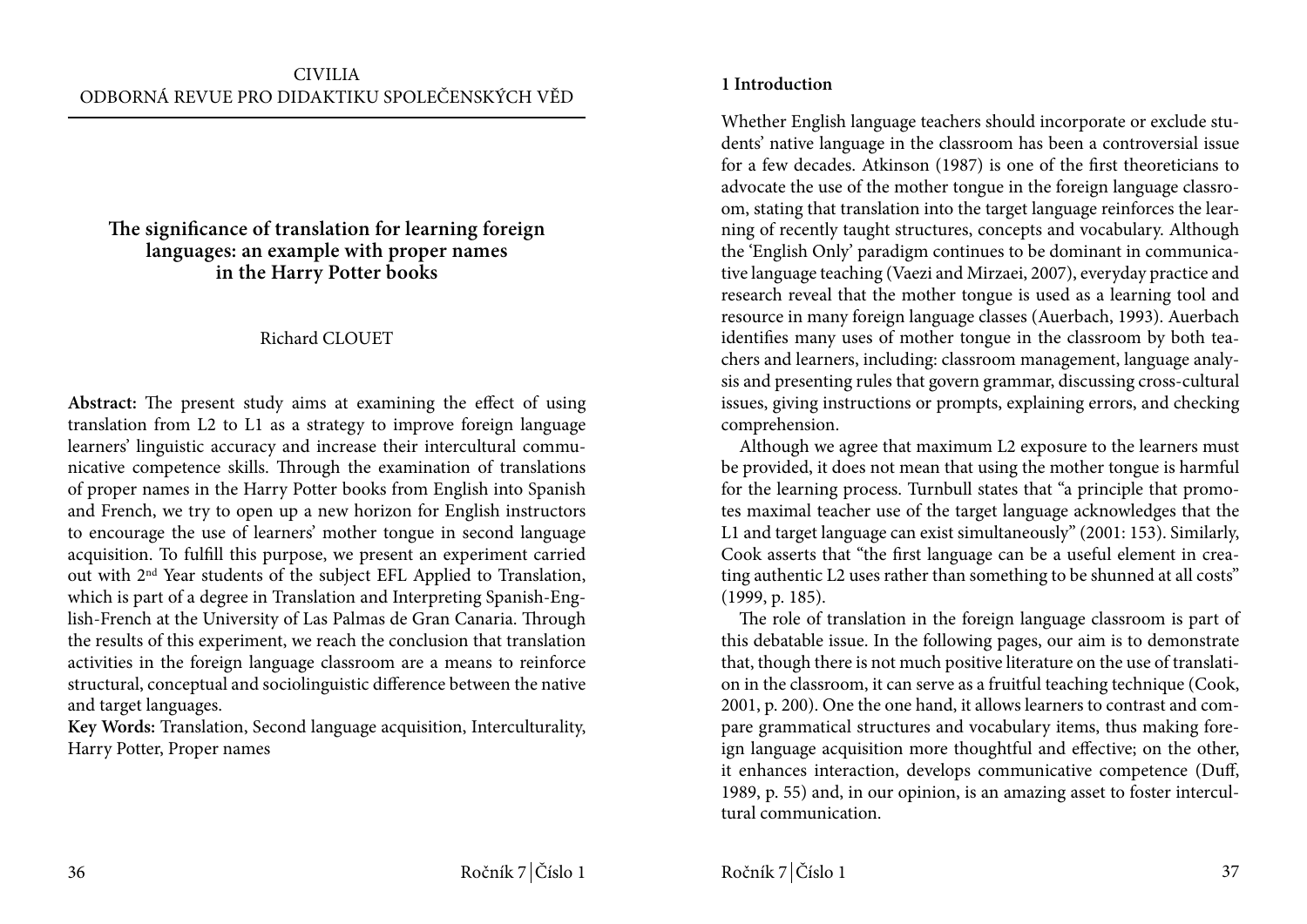#### **2 Second Language Acquisition and Translation**

Following Vanessa Leonardi's straightforward argument about the importance of pedagogical translation in Second Language Acquisition (Leonardi, 2010), we believe that, since learners always consciously or unconsciously translate between L1 and L2 when learning a second language, translation can and should be employed in foreign language teaching and learning. When integrating translation into foreign language classes, Leonardi makes a clear distinction between pedagogical translation and translation pedagogy. While the latter's main objective is to train professional translators, the former is "a means to help learners acquire, develop, and further strengthen their knowledge and competence in a foreign language" (Leonardi, 2010, p. 17).

It is true that, since the failure of the Grammar-Translation method, translation as a foreign language teaching method has been perceived negatively. However, given that "L1 and L2 are constantly and automatically interwoven in the learner's mind at all levels, such as phonology, syntax, lexis, and pragmatics" (Leonardi, 2010, pp. 62–63), it would seem fair to recognize translation in foreign language classes as a natural phenomenon that has to be taken into account by theoreticians and practitioners and that has more than one benefit for learners. First, it leads them to acquire meaning and knowledge in a foreign language "through comparison between existing and new information (Leonardi, 2010, p. 63); then, it develop their analytical abilities by helping them to "notice differences in uses and functions between and among languages" (Leonardi, 2010, p. 63); and finally, translation helps them to become mediators between languages and cultures, to become interculturally competent by promoting communication and encouraging them to actively participate in the learning process through active negotiation of meaning.

Ten years before, Don Kiraly (2000) had also emphasized how mutually benefiting such a communicative approach could be both for Second Language Acquisition and Translation Training, his most significant contribution being, in our opinion, to conceptualize how the focus of language and translation teaching needs to be shifted from being teacher-centered or learner-centered to "learning-centered".

Campbell (1998) proposes that an exploration of "how individuals develop the competence to translate into a second language [can show] that a key aspect – textual competence – is developed in a systematic way". If this competence does indeed develop systematically, then by definition, we should be able to analyse and single out parts of that system for teaching within a structured learning programme. He argues that in studying an evolution of translation competence in individuals, we will gain an insight into how second languages are acquired, about the nature of interlanguage, about the writing of texts, and about describing levels of language competence. Therefore, it would seem there is a lot to be learnt by researchers in both the fields of Second Language Acquisition and Translation, since, in the special case of translation into the L2, the two overlap and become intertwined. Whilst Second Language Acquisition and interlanguage can be said to belong to the field of Applied Linguistics in language learning and teaching, text production and language competence are equally relevant to the students' L1 and L2 knowledge. The most important factor in this view of language learning/acquisition of translation competence is that its central focuses are the student and the learning process. This is in contrast to the major part of the literature on translation pedagogy which is generally either text-centred (Delisle, 1980; Kuepper, 1984, cited in Campbell, 1998) or theory-centred (Hatim, 1989, cited in Campbell, 1998) rather than process- and student-centred, as well as concentrating on translation into the L1. It proposes prescriptive methods which, by their very nature, prevent a description of translation competence because they focus on the anticipated results of their programmes. In our view, one of these results is directly linked to the improvement of L2 skills, as long as the texts and activities presented by the teachers are both context- and meaning-based for the translation tasks they wish to engage in.

#### **3..Translation tasks and text choice**

Beeby Lonsdale (1996) proposes discourse analysis as a framework within which the selection, grading and presentation of texts can be carried out in a course designed to meet the objectives of translating into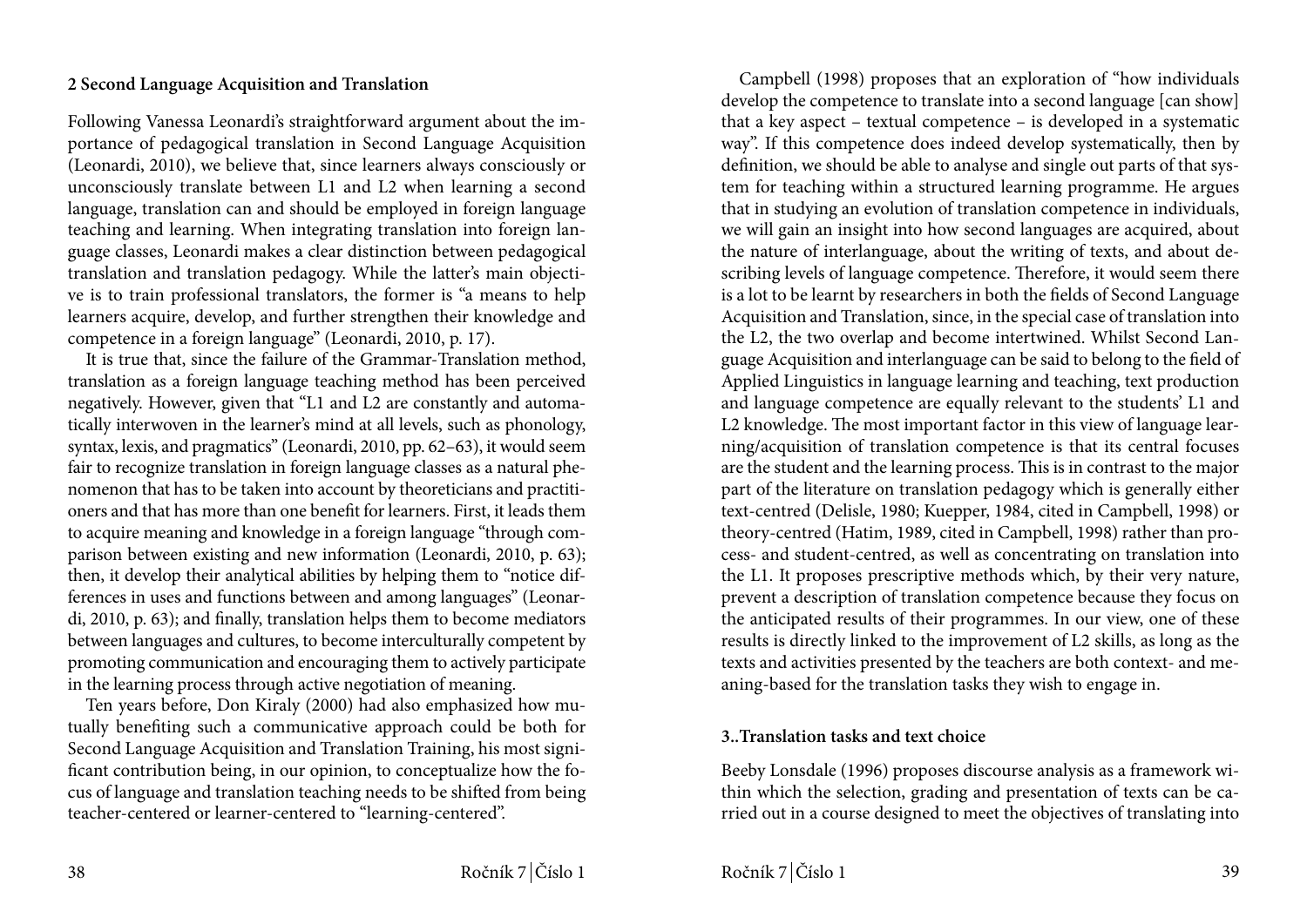the L2. However, as the literature into second language learning and teaching has shown, the grading of texts has proved to be an enormously complex task, and one so time-consuming as to make it impractical for most classroom teachers, and for this reason, in our programme, we have preferred to grade the translation tasks rather than the texts themselves as our criteria for curriculum design. Our course focuses on meaning-based translation within the foreign language classroom; it is process-oriented and aims to assist students in their evolving stages of language learning by taking a different approach to the teaching of grammar motivated by a need for expression, rather than a literal correspondence of structures, and of lexis as a context-based rather than dictionary-focused activity.

In this article, we have given focus to the teaching of lexis and word- -formation as a context-based activity, using some of the proper names in the Harry Potter books and their translations as a way of increasing our students' intercultural communicative competence as future translators. Our learners are 2nd Year students of a subject called EFL Applied to Translation, which is part of a degree in Translation and Interpreting at the University of Las Palmas de Gran Canaria. They all have English as their first foreign language, but the level varies greatly among individual students. They will also have studied French from scratch on entry to the university. It is also interesting to point out that four of them are native French speakers brought up and instructed in Spain. Their previous experience of translation has been as a secondary school method for teaching English grammar and another 2nd Year university course called Introduction to Translation, which offers little practice of translation into the L1, and where dictionary dependence is reinforced. Students are accustomed to teacher-centred transmission in the classroom and individual product-oriented study outside it. Both our process-oriented classroom and the act of translating into the L2 are therefore unexplored terrain for the students and at the outset they require a substantial amount of support and justification.

In explaining the rationale for a process approach we try to foster a co-operative atmosphere by encouraging learners to support each other, focusing on how each individual brings different knowledge and experience to the classroom. The approach is also interactive: learners identify translation and language difficulties and discuss their solutions, and also research their own work, with the teacher as a guide or facilitator in the process. Our aim is to progress towards autonomy by providing scaffolding at the beginning of the course, with structured tasks where students work in small groups and all members of group work on the same text at the same pace. There is occasional teacher- -centred focus for consolidation of the aims of the tasks. The teacher then gradually withdraws over the course of the year as learners become more familiar with drawing on their own resources to improve in the knowledge of the foreign language.

*Harry Potter and the Philosopher's Stone* is part of an obligatory reading list for all the students enrolled on the EFL Applied to Translation subject. It was chosen as a required reading because it allows for many ways of engaging in interesting and useful activities and tasks which deal with various considerations in language acquisition and translation such as dictionary use, words in context, text classification, text analysis applied to translation, a meaning-based approach to translating, and the use of parallel texts. These have been used during the course and attempt to show how the approach is applied in the classroom and how we attempt to introduce the idea of progression through the syllabus, the ultimate goal being to train students to be autonomous and critical in their learning process.

Below are some considerations for using the translation of proper names in the Harry Potter books in a language class aimed at the translation students we introduced before. It will lead us into discussions on the complexity of translating proper names, obliging students to be creative, to reflect on the sociocultural nature of names and develop intercultural communication skills, in other words to acquire a degree of cultural sensitivity, which is of utmost importance when studying languages and cultures in contact.

Broadly, intercultural communication involves the ability to cope with one's own cultural background in interaction with others. Byram's model further stresses that ICC requires "certain attitudes" which include "curiosity and openness as well as readiness to see other cultures and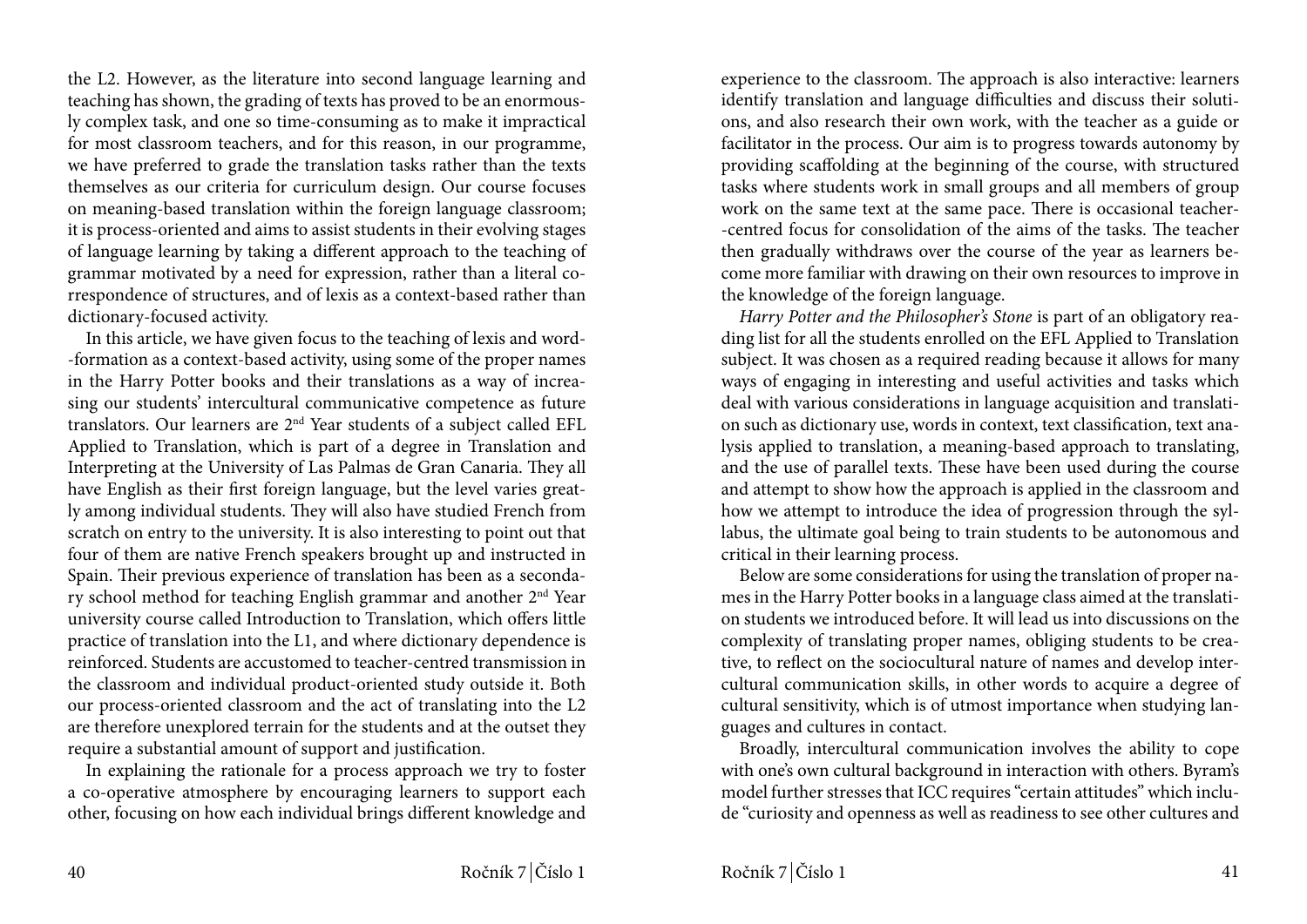the speaker's own without being judgmental" (Byram, 1997, p. 34). However, because culture is context-specific and thus dynamic – Kramsch (1998) reminds us that culture involves membership of a discourse community – intercultural understandings and development are dynamic too. Consequently, if culture is embodied in what people do and the way they use their knowledge at a certain time in a certain context, we may wonder if it is truly possible for teachers to facilitate ICC without giving the opportunity to experience 'other' cultures first-hand and if the development of intercultural communicative competence should not be best facilitated through active production and reflection that relate to real communication contexts and real life.

Following Byram's and Kramsch's approaches, we consider the use of translation in the foreign language classroom an appropriate way of experiencing cultures first-hand and a way of developing the ability to behave in a correct and flexible manner when confronted with other cultures. This implies the understanding of differences between one's own culture and the foreign culture, the acquiring of skills to be able to solve intercultural problems as a consequence of these differences and, finally, the capacity to mediate between cultures. In that respect, we consider proper names to be such culturally-bound words that a reflection on their translation can but bring more insight on the significance of intercultural sensitivity in foreign language education. Through translation, the foreign language learner is viewed as an "intercultural speaker", someone who "crosses frontiers, and who is to some extent a specialist in the transit of cultural property and symbolic values" (Byram and Zarate, 1997, p. 11).

### **4 Mediating between languages and cultures through the translation of proper names in the foreign language classroom: some examples taken from Harry Potter**

Initially written for the British and American culture industry, the Harry Potter books were soon translated into more than forty seven languages, including French and Spanish, to meet the needs of the mass media and youth culture. Such translations did nothing but increase the phenomenal aspect of the reception of the Harry Potter books all over the world. Referring to J.K. Rowling, this led Professor Jack Zipes to write: "The phenomenon is indeed beyond her control. She herself did not even conceive of its possibility." (2000: 172)

Leaving the world phenomenon aside, we have chosen to linger on the translations of the Harry Potter books. It is interesting to know that, in France, several publishers initially turned the series down, on the grounds that it was too English to cross the Channel successfully. Eventually Gallimard decided to make the venture. To translate the books they recruited Jean-François Ménard, a lecturer in English and a professional translator with, at the time, a special interest in translation for children. To translate the books into Spanish, Salamandra recruited a team of translators consisting of Alicia Dellepiane, Adolfo Muñoz García and Nieves Martín Azofra. The first translations, both French and Spanish, were published in 1999, two years after the original which came out in 1997.

Through the target language learning process, students are led to observe that such translations tend to reflect certain troubling sociocultural changes. Indeed, the complexities of text translation and particularly the translation of proper names will be at the heart of their concerns. The Spanish translators chose to keep the English names whereas French translator Jean-François Ménard opted for the adaptation of many of them, starting with Hogwarts (Poudlard).

We share the opinion that the Harry Potter books are not only a fine addition to English children's fantasy literature, but also, as we stated before, an immense opportunity for translation students to discuss the translation of a whole series of cultural elements, such as proper names. Harry Potter, orphaned when his parents are killed by the evil wizard Voldemort, is taken in by his aunt and uncle, who are Muggles (ordinary, non-magical people). Harry is rather out of place there, but things improve greatly for him when he goes to the Hogwarts School of Witchcraft and Wizardry. Part of the attraction of the Harry Potter books comes from the familiar but at the same time exotic setting of an English public school, complete with houses and schoolboy adventures (in which Harry and his friends Ron and Hermione struggle to save the world and win the house cup).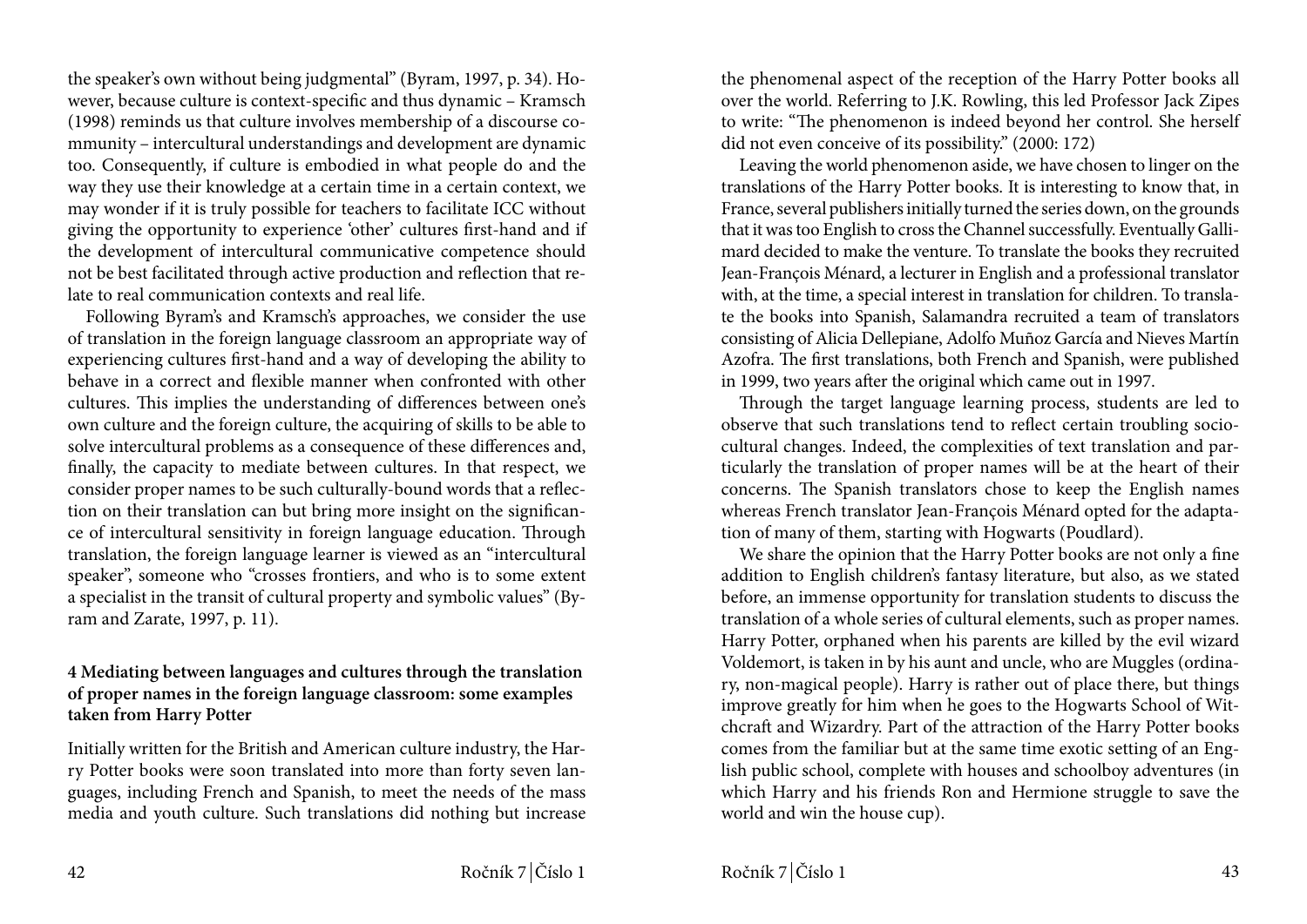This short presentation leads us into the complexity of translating such exotic words as Muggles or Hogwarts, to start with. Indeed, Harry Potter's world is divided between those belonging to witchcraft and wizardry and the Muggles, or the ordinary lot. The Spanish translators decided not to translate the word coined by J.K. Rowling, whereas Jean- -François Ménard opted for Moldus. JKR says she derived it from *mug*, in the sense of stupid person. As JFM explains it in an interview delivered to *Le Figaro* on 27 November 2000, he derived the translation from *mol*, a form of the adjective *mou* (soft in English. "Etre mou" also means to be feeble or useless).

En anglais, le mot exact est muggles. Il s'agit d'un mot extraordinaire car il existe bel et bien dans le très complet Oxford dictionnary. Pourtant, la définition précise est… qu'on ne sait pas du tout ce que veut dire ce terme. On apprend que le mot a été employé par un certain Thomas Middleton au XVIIe siècle. Mais aucun sens précis ne s'en dégage. En fait, le terme muggle donne l'impression de mollesse. Par extension, les moldus sont devenus pour moi, des gens un peu « mous du bulbe », incapables de percevoir le monde de la magie derrière l'apparence des choses.

This is but an example to show our language students that, as a task of translation, the Harry Potter stories present a fascinating set of challenges all of their own. Translation of the text, if it is to be faithful to the spirit of the original, has to be very free at times where the letter is concerned. The reason for this is that the English text is crammed with puns, wordplay and verbal jokes of all kinds, which will not translate straight. Often the task is one of adaptation rather than ordinary translation.

The books to date contain almost one hundred proper names of people (and some place names), nearly all of which, in our opinion, should have been changed in translation, since they are not really names, but comic spoofs on names made up out of English words in the original. For instance, let us refer to the names of the four houses. Hogwarts School of Witchcraft and Wizardry, as we now know, is the typical English public school with its division into houses, namely four of them:

Gryffindor, Hufflepuff, Ravenclaw and Slytherin. None of these proper names was translated for the Spanish reader who has to get used to the Englishness of such terms without questioning their meanings. French translator JFM, however, chose to make the reading and understanding of the adventures easier for a French-speaking reader. Hogwarts then became Poudlard (well-known school of wizardry in the French Middle Ages), Gryffindor became Gryffondor (or golden griffin, a fabulous animal of Ancient Mythologies made of the body of a lion, and the head and wings on an eagle), Hufflepuff became Poufsouffle (to huff and puff, or "pouffer et souffler", meaning to show annoyance), Ravenclaw became Serdaigle (the French translator, certainly for phonetical reasons, opted for a change of animals and translated Ravenclaw by Serdaigle instead of Serdecorbeau, which would have been the literal form of the English name) and Slytherin became Serpentard (not a literal translation but an adaptation from the same connotations: the snake (or serpent) slithers or moves along in a twisting way. The suffix "-ard" once again gives a pejorative connotation).

Students are made to realize that all such proper names were coined on puns which abound in the English text. Whether or not one agrees with Freud that puns are the lowest form of humour, they are certainly difficult to translate, and will not usually translate straight at all, hence the importance of negotiating astutely between the two cultures in order to produce acceptable and meaningful translations.

Concerning the pupils of Hogwarts, most names remained the same in both translations, with only slight spelling changes in the French one essentially for phonetical reasons: Millicent Bullstrode, Crabbe, Colin Creevey, Penelope Clearwater, Cedric Diggory, Oliver Wood, Seamus Finnigan, Goyle, Hermione Granger, Neville Longbottom, Draco Malfoy, Harry Potter, Ron Weasley. Two names were given a translation by Jean-François Ménard: (Olivier) Dubois for Oliver Wood and (Neville) Londubat for Neville Longbottom. The rest remained the same even if, in our opinion, such adaptations were not only unnecessary but also far-fetched.

Through the consultation of dictionaries and parallel documents, students are required to work in small groups on the connotations of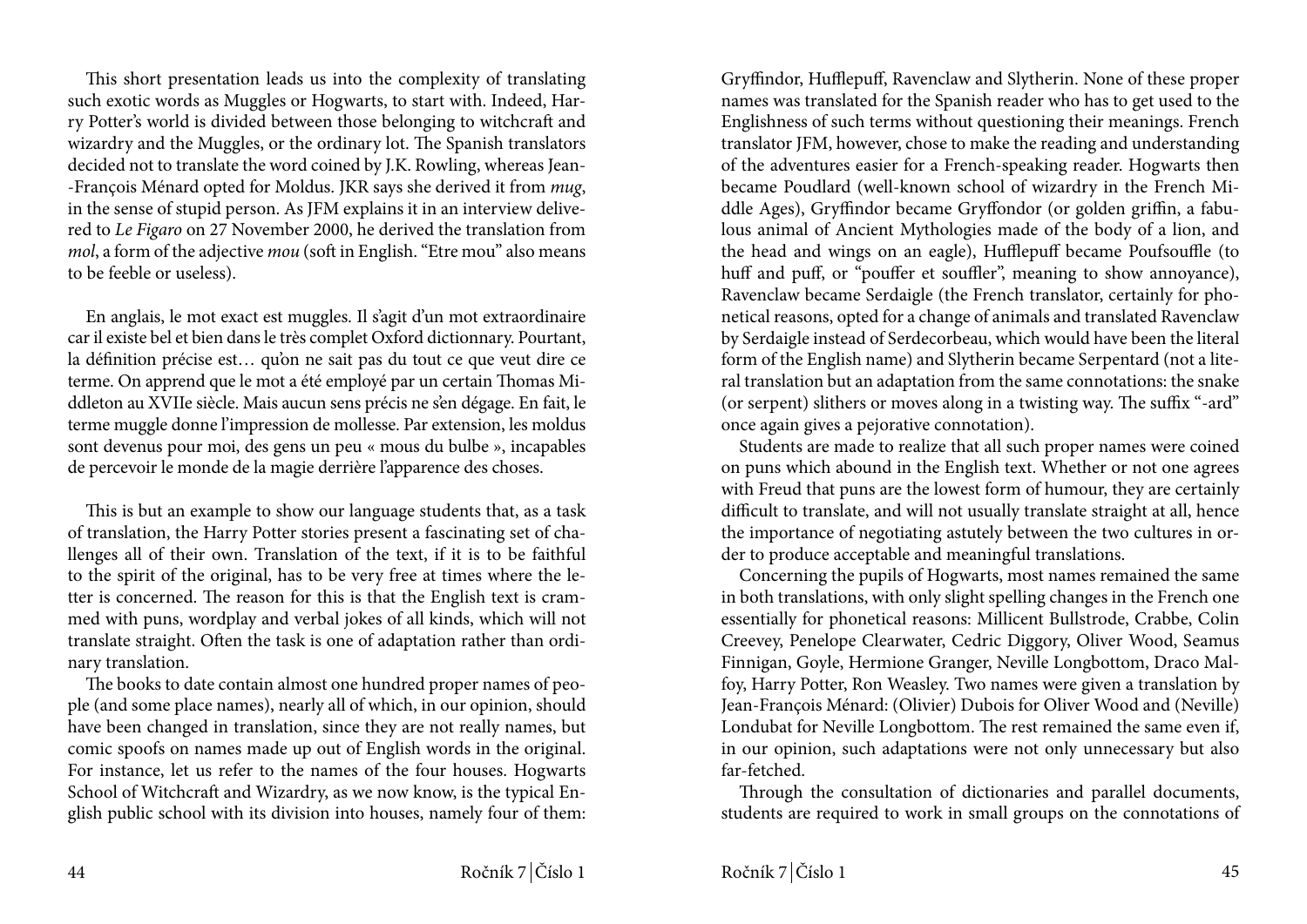two relevant names: Harry Potter and Draco Malfoy (or Drago Malefoy in French). The English pronunciation of the name Harry may evoke the adjective hairy or the substantive heir. In old medieval legends, to be born with a black tangled hair was a mark of the Devil. There also exists an English expression that designates the Devil as follows: "Old Harry". Furthermore, Harry Potter speaks parseltongue, or the language of snakes, such animals being usually associated with evil. Last but not least, Harry is the name of famous magician Houdini. Harry's family name, in its turn, may sound close to the adjective "potty", meaning "small, insignificant". Indeed, Harry's enemies often tend to regard him as unimportant and definitely not dangerous.

The latin name Draco has two significations: dragon and snake (let us not forget that Draco belongs to Slytherin). It is also the name of a Greek tyran known for his great cruelty. Draco's family name Malfoy means "mauvaise foi" or "maléfique" in French. The name only adopted a French spelling according to the feminine gender of the word "foi" (faith). The equivalence of Draco in French is simply Drago. This co- -operative activity encouraged learners to help each other by bringing their individual perspective and experience according to their readings, findings and knowledge of other languages.

This interactive approach whereby learners identify translation and language difficulties and discuss their proposals or solutions, with the teacher as a facilitator in the process, motivated them to carry on researching into the translation of the names of other people who dwell at Hogwarts: Madam Hooch, Prof. Binns, Sir Cadogan, Prof. Sprout, Sir Patrick Delaney-Podmore, Albus Dumbledore, Prof. Flitwick, the Fat Lady, Rubeus Hagrid, Gilderoy Lockhart, Remus Lupin, MinervaMc-Gonagall, Moaning Myrtle, the Fat Friar, Nearly Headless Nick, Peeves, Madam Pince, Prof. Quirrell, Severus Snape, Argus Filch, Sybill Trelawney. They found out that most of them have a translation into French and none into Spanish. The French shall read about Mme Bibine, Prof. Binns, le Chevalier du Catogan, Prof. Chourave, (Sir Patrick) Delaney-Podmore, Albus Dumbledore, Prof. Flitwick, la Grosse Dame, Rubeus Hagrid, Gilderoy Lockhart, Rémus Lupin, Minerva McGonagall, Mimi Geignarde, le Moine Gras, Nick-Quasi-Sans-Tête, Peeves,

Mme Pince, Prof. Quirrell, Severus Rogue, Argus Rusard and Sibylle Trelawney.

A task which could have been considered extremely complex for 2nd Year students of Translation and Interpreting turned out to promote maximal use of the target language through the process of documentation, as well as plenty of spoken interaction in groups. Furthermore, through the comparison between existing and new information, as well as the analysis of translations into other languages, students could appreciate differences in uses and functions among languages, thus becoming real mediators between languages and cultures, and improving their intercultural competences.

Below are some of the most relevant finding made by our students:

- Albus Dumbledore: Albus is a latin word that means "white". The colour white, in Occidental myths, symbolizes purity, wisdom and light. As such, this colour is associated with the principle of goodness as opposed to evil. The name Dumbledore is the ancient form of the English word bumblebee that means "drone". The bee often stands for wisdom, work and immortality in many myths. The name could also be a pun on the adjective dumb that means stupid or silly, or even on the verb to dumb meaning to silence. Interestingly enough, the Italian translation of Dumbledore is Silente.
- Madam Hooch (Mme Bibine): a hooch is a low-quality alcoholic beverage, the exact equivalent of the word "bibine" in French.
- Prof. Sprout (Prof. Chourave): the exact equivalent of chourave is kohlrabi and not Brussels sprout. The decision taken by the translator may be discussed.
- • Moaning Myrtle (Mimi Geignarde): a myrtle is a shrub called "myrte" in French, and the verb to moan has an equivalent which is "geindre". "Mimi" is usually the shortname for Mireille, here a farfetched adaptation of the English original.
- • Nearly Headless Nick (Nick-Quasi-Sans-Tête): this periphrasis was given a word-for-word translation in French and in Spanish (Nick Casi Decapitado)
- Severus Snape (Severus Rogue): to snape means to treat someone badly, especially children and pupils, to rebuke, to snub. "Rogue",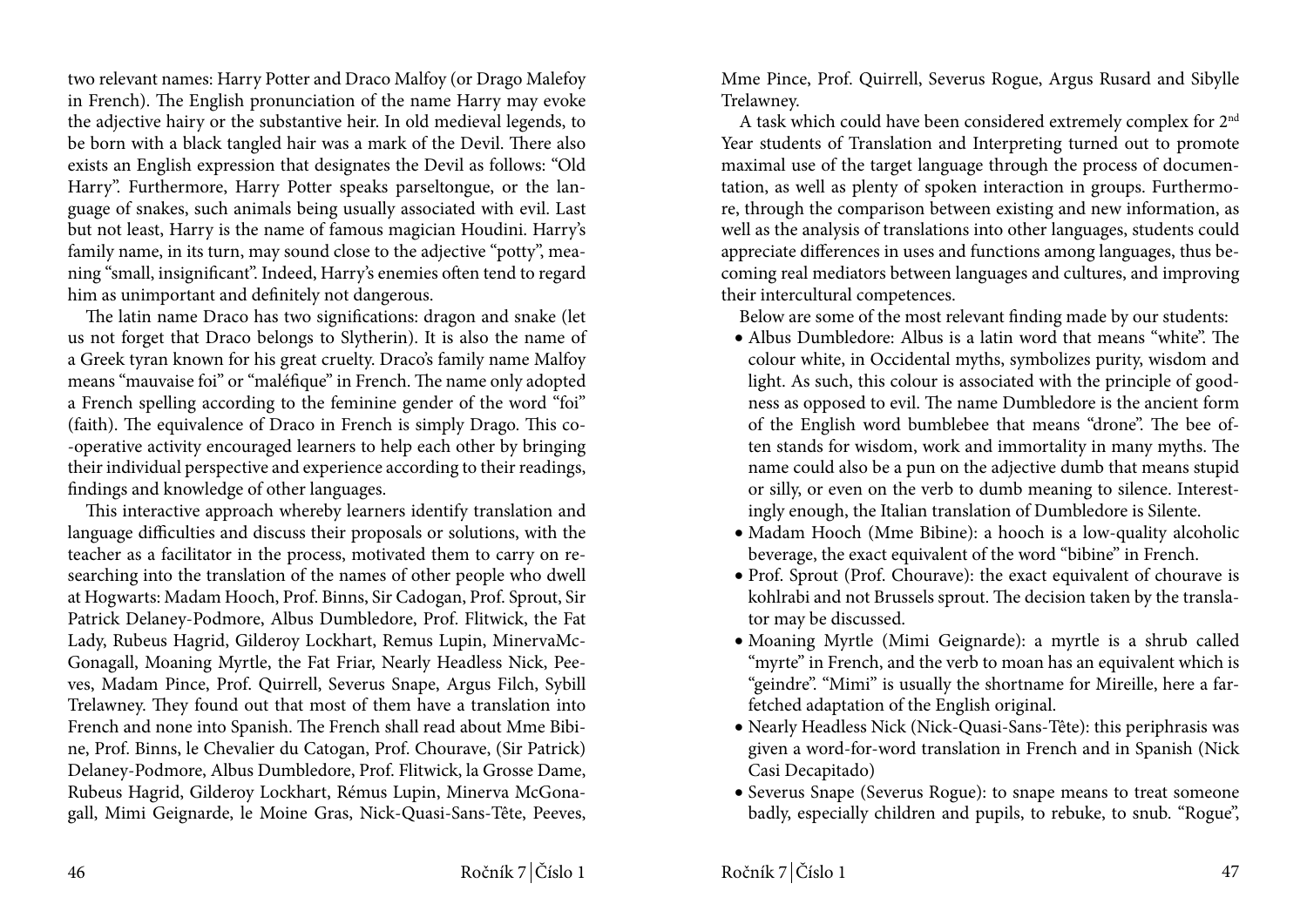that means arrogant, haughty, in French, is a well-chosen equivalence. The name Severus was obviously chosen after the latin word that mean severe.

• Argus Filch (Argus Rusard): he is the guardian of Hogwarts. He was named after the Greek god with hundreds of eyes around his head. JKR called him Argus Filch, the verb to filch meaning to steal or take away things of small value. The French translation Rusard rather insisted on the cunning character of the man (rusé = cunning in English), the suffixe "-ard" usually adding a pejorative connotation in French.

After all these considerations, students were required to analyse both translations (French and Spanish) and try to weigh up the pros and cons of translating proper names in the Harry Potter books. This also lead into discussing the role of translators as co-creators of the original, some who read children's literature through the eyes and thoughts of the authors in order to make meaning as transparent as possible. They were required to try and answer these two questions in the target language: 1) To what extent can the translators of the Harry Potter books not translate proper names to keep a certain degree of Englishness in their text? 2) Why are there differences between the French and Spanish adaptations? Is it only a matter of national identity? Theoretically, there exists the often-expressed opinion that translators should not change the original. However, in practice, this is, in our view, a self-defeating and totally unrealistic approach. This is the whole debate around the concepts of translation and adaptation, a debate we focused on children's literature with them.

Isabel Pascua Febles, in *La adaptación en la traducción de la literatura infantil* (1998), comments: "En lo que se refiere a la literatura infantil, las adaptaciones existen casi desde la aparición de aquella; en nuestra opinión, desde que existió un destinatario especial y diferente" (Pascua Febles 1998: 29). The author, and translator, ends up writing that there exist two types of adaptations: one that could be regarded as necessary and the other one as part of a communicative activity different from translation. Is this not the kind of communicative activity all language teachers constantly aim at?

Carmen Bravo-Villasante (1978, pp. 46–50) is basically opposed to adaptations. In an article in which she writes about her experience as a translator, she clearly expresses her rejection to all kinds of adaptations. She agrees that the good translator is that who remains entirely faithful to the original. Swedish scholar Göte Klingberg partially shares this opinion. A translation should be transparent and an adaptation actually is not. Klingberg argues that children's books should be written and thus translated just as adult's literature but he also recognizes that, to make literature closer to the target-language child readers, the text can be slightly changed and transferred into a country, language or period more familiar to them (Klingberg, 1986, p. 7). What Klingberg calls "cultural context adaptation" obviously depends on the reading or listening child, who may not understand the foreign elements found in the text, hence the necessity to adapt some proper names, for instance.

Riitta Oittinen follows the same argument. She agrees that "anything can be adapted" and the "names can be domesticated" (Oittinen, 2000, p. 99). To a certain extent, she sees the translator as no-one else but the co-creator of the original, the producer of a text and not the reproducer. Other scholars like Peter Newmark in England, Michel Ballard in France or Virgilio Moya and Javier Franco Aixelá in Spain have written various articles and books on the translation of proper names, and on the importance for translation students to be aware of the cultural and linguistic specificities proper names have. However, we have not come across any literature defending the use of the translation of proper names for language purposes and as a way of improving our students' intercultural communicative competence within the language classroom.

### **Conclusion**

With this article, our intention has been to put our oar in the debate about the effectiveness of using translation from L1 to L2 as a teaching technique on the improvement of EFL learners' linguistic and intercultural skills. As we argued before, in children's literature, proper names very often convey a particular meaning. They are usually coined after the physical or moral characteristics of the protagonists. Onomastic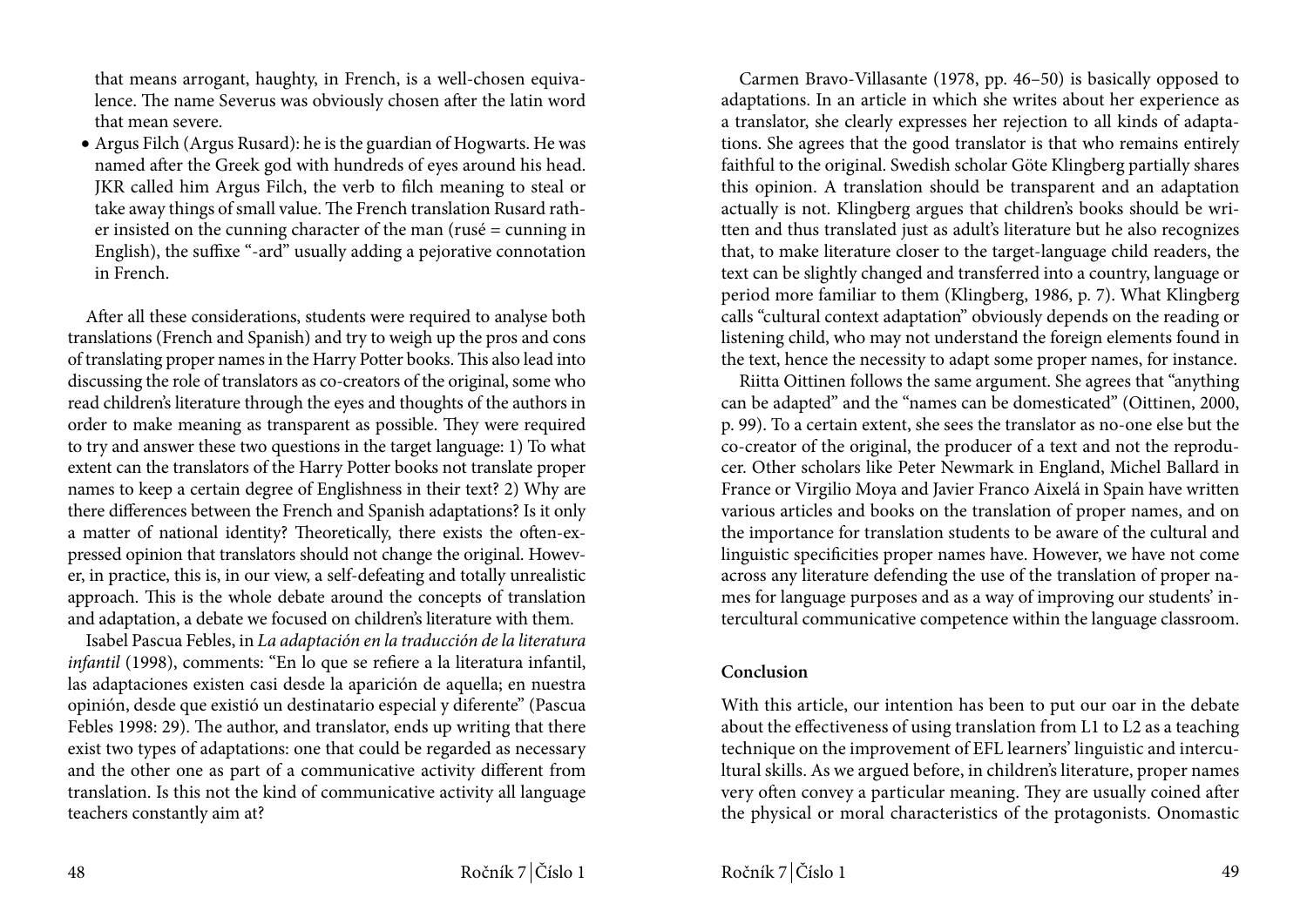motivation is a key concept translation students should take into account. The name of a character will usually represent a quality or a defect that will condition and determine his role throughout the story. This is what Ballard calls "l'importance de l'acte de nomination" (2001: 171). Indeed, this is still truer for children's books, taking into consideration that the French or Spanish child will generally have no idea of English and will not be able to understand the message and humour that was put through a name. If, for one reason or the other, the translator does not adapt a motivated name in the target culture, we can consider the target text to be inadequately expressed, thus falling short of the expectation of conveying the original idea.

Once understanding such keys aspects, our language students have come up with some tentative proposals for revision of the translations of some proper names in the Spanish text. What about Señora Aguardiente for Madam Hooch, Prof. Col. for Prof. Sprout, Marta / Carola Quejosa for Moaning Myrtle, Severus Altivo for Severus Snape, Argus Astuto (insisting on the cunning character of the guardian of Hogwarts) for Argus Filch / Dedosligero / Ratero, Grifodoro for Gryffindor, Echapeste for Hufflepuff, Garraguila for Ravenclaw, Serpentino for Slytherin or Blandengue for Muggles. These are but alternative solutions, each of which can be discussed in the light of what we argued before, but they do demonstrate, in our opinion, that integrating translation into foreign language classes fulfils the two objectives we advocated at the beginning: to train professional translators, and to help learners acquire, develop, and strengthen their knowledge and competence in a foreign language.

#### **Bibliography:**

- ATKINSON, D. The Mother tongue in the classroom: a neglected resource? In *ELT Journal*, *41*(4), 1987, pp. 241–247.
- AUERBACH, E. Reexamining English only in the ESL classroom. In *TESOL Quarterly, 27*(1), 1993, pp. 9–32.
- BALLARD, M. *Le nom propre en traduction*. Paris: Ophrys, 2001.
- BEEBY LONSDALE, A. *Teaching Translation from Spanish to English*. Ottawa: University of Ottawa Press, 1996.
- BRAVO-VILLASANTE, C. La literatura infantil española. In *El libro español: revista mensual del Instituto Nacional del Libro Español,* 250*,* 1978, pp. 46–50.
- BYRAM, M. *Teaching and assessing intercultural communicative competence*. Clevedon: Multilingual Matters, 1997.
- BYRAM, M., ZARATE, G. *The sociocultural and intercultural dimension of language learning and teaching*. Strasbourg: Council of Europe, 1997.
- CAMPBELL, S. *Translation into the Second Language*. New York: Longman, 1998.
- COOK, V. J. Using the first language in the classroom. In *Canadian Modern Language Review, 57*(3), 2001, pp. 184–206.
- DUFF, A. *Translation*. Oxford: Oxford University Press, 1989.
- FRANCO AIXELÁ, J. La traducción por defecto de los nombres propios (inglés- -español): una nueva propuesta basada en el análisis de la realidad. In Sendebar, 8–9, 1997–1999, pp. 33–54.
- HATIM, B. *Teaching and Researching Translation*. Harlow: Pearson Education Ltd, 2001.
- HATIM, B., MASON, I. *Discourse and the Translator*. London: Longman, 1990.
- KIRALY, D. *A Social Constructivist Approach to Translator Education; Empowerment from Theory to Practice*. Manchester, UK & Northampton MA: St. Jerome Publishing, 2000.
- KLINGBERG, G. *Children's Fiction in the Hands of the Translators*. Malmo: CWK Gleerup, 1986.
- KRAMSCH, C. *Language and Culture.* Oxford: Oxford University Press, 1998.
- LEONARDI, V. *The Role of Pedagogical Translation in Second Language Acquisition. From Theory to Practice*. Bern: Peter Lang: 2010.
- MCALISTER, G. Teaching Translation into a Foreign Language Status, Scope and Aims. In DOLLERUP, C., LODDEGAARD, A. (eds.) *Teaching Translation and Interpreting. Training, Talent and Experience*. Amsterdam and Philadelphia: John Benjamins, 1992, pp. 291–298.
- MOYA, V. *La traducción de los nombres propios*. Madrid: Cátedra, 2001.
- NEWMARK, P. *Approaches to Translation*. New York, London, Toronto: Prentice Hall, 1988.
- OITTINEN, R. *Translating for Children*. New York: Garland, 2000.
- PASCUA FEBLES, I. *La adaptación en la traducción de la literatura infantil*. Las Palmas de Gran Canaria: Servicio de publicaciones, 1998.
- TURNBULL, M. There is a role for the L1 in second and foreign language teaching, but… In *Canadian Modern Language Review, 57*, (4), 2001, pp. 150–163.